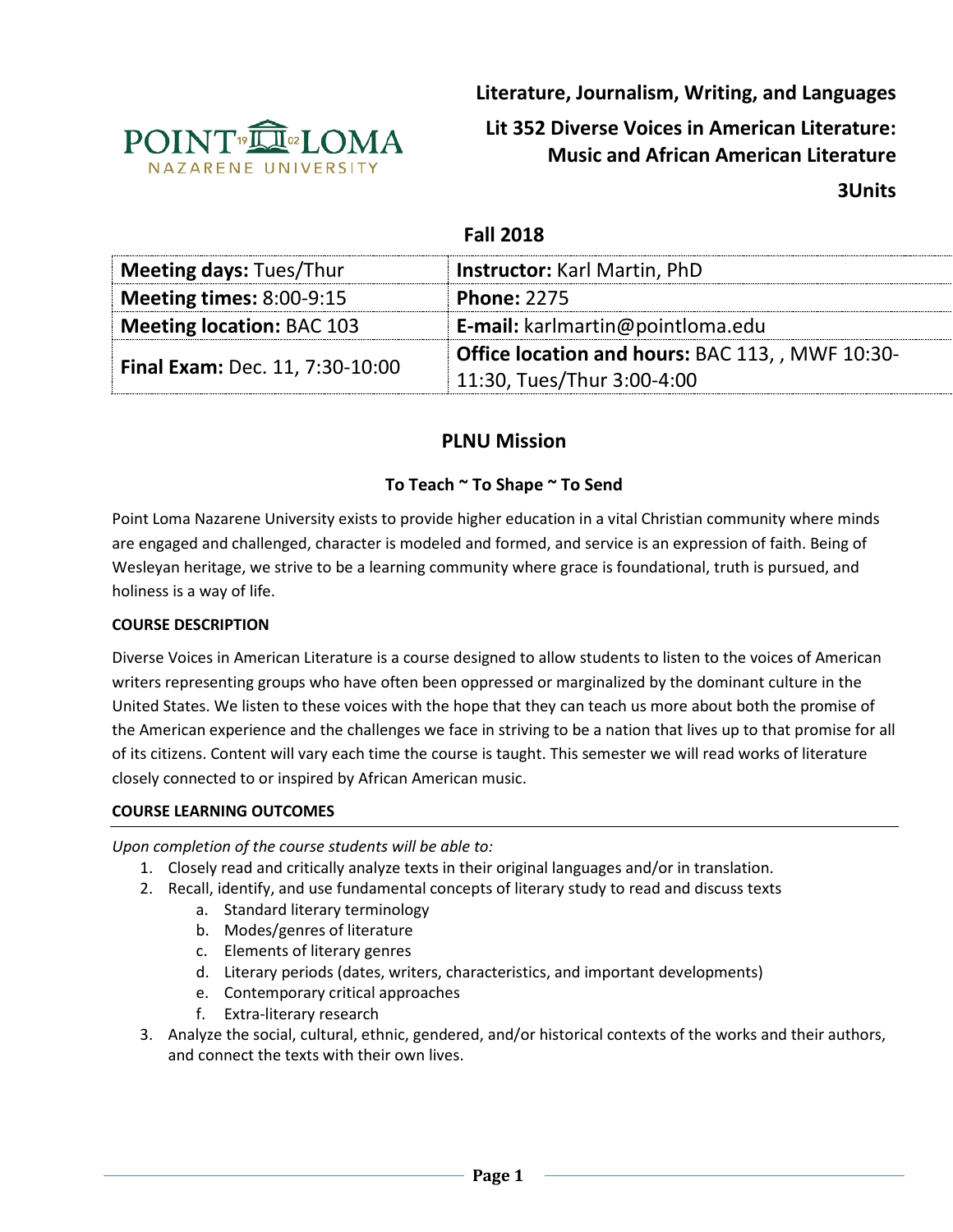## **TEXTS**

Course Reading Packet James Weldon Johnson, *The Autobiography of an Ex-Colored Man* Toni Morrison, *Jazz* Ed Piskor, *Hip Hop Family Tree Book 1* August Wilson, *Ma Rainey's Black Bottom*

#### **COURSE REQUIRMENTS**

- *Reading*: Dates for the readings are indicated on the schedule. Read daily if possible and complete all reading prior to the class session when the text will be discussed. You will also keep a reading journal detailing your response to the readings. The journals will be collected five times during the semester.
- *Discussion*: The success of the course will be directly related to the quality of daily discussions. Each of you should feel comfortable contributing to discussions. And each of you should bring any questions you have about the reading to our attention during the course of our discussions.
- *Writing*: Each student will complete a mid-term exam, a final exam, and a brief reflection essay written outside of class. Students cannot pass the course without completing all of these major assignments. Late essays will receive a ten percent daily deduction and will not be accepted when the value would be zero.
- *Creative or Scholarly Project:* In groups no larger than five, students will complete a creative or scholarly project related to the course material and present their work in class. Class presentation will be between seven and ten minutes in length. A group grade will be given for the project. Each group will turn in a list of Works Consulted and each student in the group will complete a one-page summary of the project and her or his role in its preparation.
- *Attendance*: Because your participation is essential, your attendance is mandatory. More than four absences for any reason will result in your final grade being lowered. Students who miss more than nine class sessions will be de-enrolled.

| Your final grade will be determined as follows:                |            | Approximate grade scale: |               |
|----------------------------------------------------------------|------------|--------------------------|---------------|
| Reading Journal                                                | 100 Points |                          |               |
| Mid-Term Exam                                                  | 300 Points | $A = 93 - 100$           | $C = 73 - 76$ |
| Final Exam                                                     | 300 Points | $A = 92 - 90$            | $C = 70 - 72$ |
| Reflective Essay<br><b>Group Presentation</b><br>Participation | 100 Points | $B+=87-89$               | $D+=67-69$    |
|                                                                | 150 Points | $B = 83 - 86$            | $D = 63 - 66$ |
|                                                                | 50 Points  | $B = 80 - 82$            | $D = 60 - 62$ |
|                                                                |            |                          |               |
|                                                                |            | $C+=77-79$               | $F = 0 - 59$  |

#### **ASSESSMENT AND GRADING**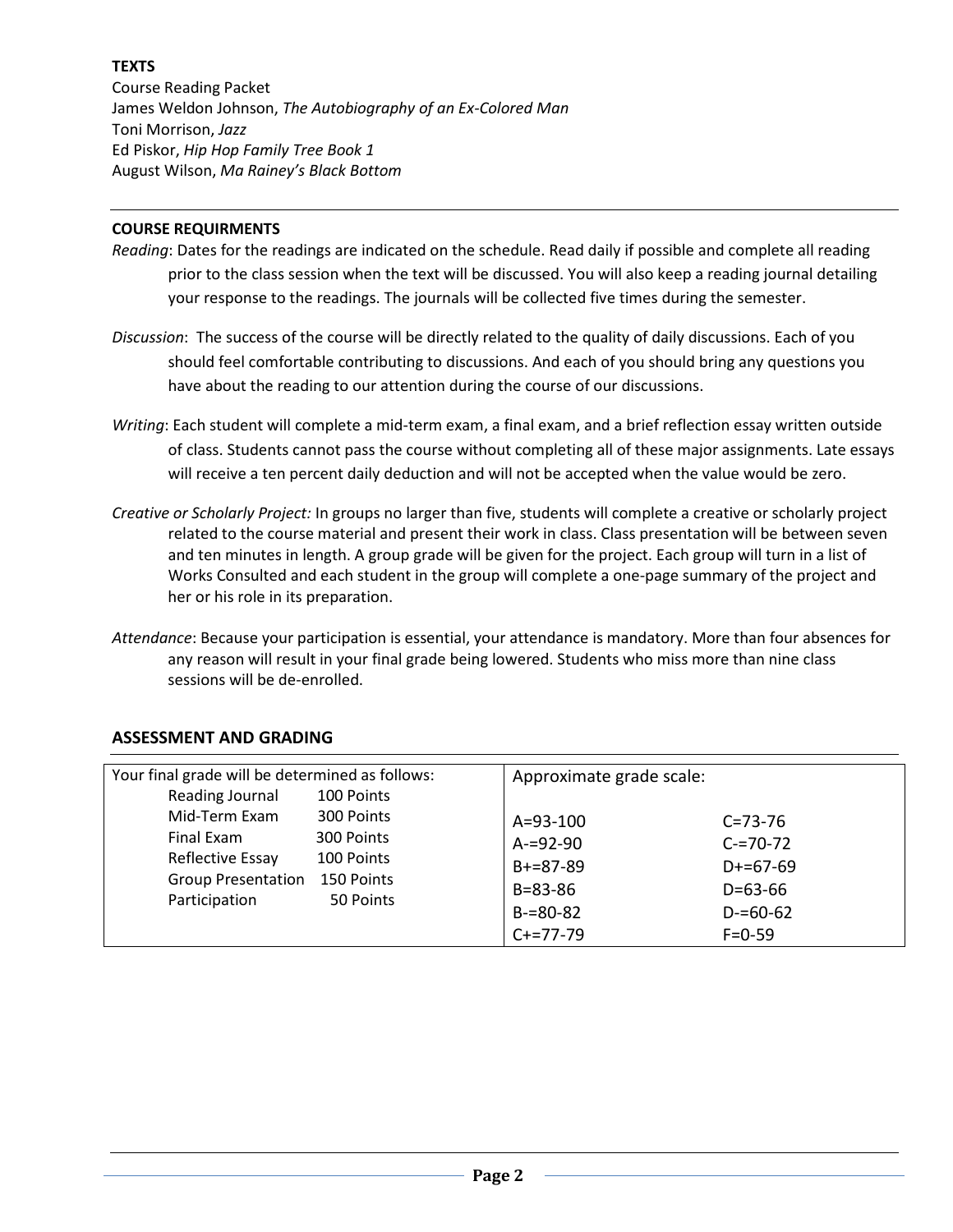## **GENERAL EDUCATION**

PLNU provides a foundational course of study in the liberal arts informed by the life, death, and resurrection of Jesus Christ. In keeping with the Wesleyan tradition, the curriculum equips students with a broad range of knowledge and skills within and across disciplines to enrich major study, lifelong learning, and vocational service as Christ-like participants in the world's diverse societies and cultures.

Lit 352 is a course approved for credit in the General Education program of PLNU. Its content is designed to help students meet General Education Learning Outcome 2b "Students will understand and appreciate diverse forms of artistic expression." The Learning Outcome will be measured by the Reflective Essay which will ask students to select appropriate course material and respond to the following prompt: "In what ways and to what degree has this literary work (novel, play, poem, short story, essay, creative nonfiction, film) impacted your cultural perspectives, AND what connections have you made between this work and other university courses and/or your own life experience?"

## **INCOMPLETES AND LATE ASSIGNMENTS**

All assignments are to be submitted/turned in by the beginning of the class session when they are due—including assignments posted in Canvas. Incompletes will only be assigned in extremely unusual circumstances.

#### **FINAL EXAMINATION POLICY**

Successful completion of this class requires taking the final examination **on its scheduled day**. The final examination schedule is posted on the [Class Schedules](http://www.pointloma.edu/experience/academics/class-schedules) site. No requests for early examinations or alternative days will be approved.

#### **PLNU COPYRIGHT POLICY**

Point Loma Nazarene University, as a non-profit educational institution, is entitled by law to use materials protected by the US Copyright Act for classroom education. Any use of those materials outside the class may violate the law.

#### **PLNU ACADEMIC HONESTY POLICY**

Students should demonstrate academic honesty by doing original work and by giving appropriate credit to the ideas of others. Academic dishonesty is the act of presenting information, ideas, and/or concepts as one's own when in reality they are the results of another person's creativity and effort. A faculty member who believes a situation involving academic dishonesty has been detected may assign a failing grade for that assignment or examination, or, depending on the seriousness of the offense, for the course. Faculty should follow and students may appeal using the procedure in the university Catalog. See [Academic Policies](http://catalog.pointloma.edu/content.php?catoid=18&navoid=1278) for definitions of kinds of academic dishonesty and for further policy information.

## **PLNU ACADEMIC ACCOMMODATIONS POLICY**

If you have a diagnosed disability, please contact PLNU's Disability Resource Center (DRC) to demonstrate need and to register for accommodation by phone at 619-849-2486 or by e-mail at [DRC@pointloma.edu.](mailto:DRC@pointloma.edu) See [Disability Resource Center](http://www.pointloma.edu/experience/offices/administrative-offices/academic-advising-office/disability-resource-center) for additional information.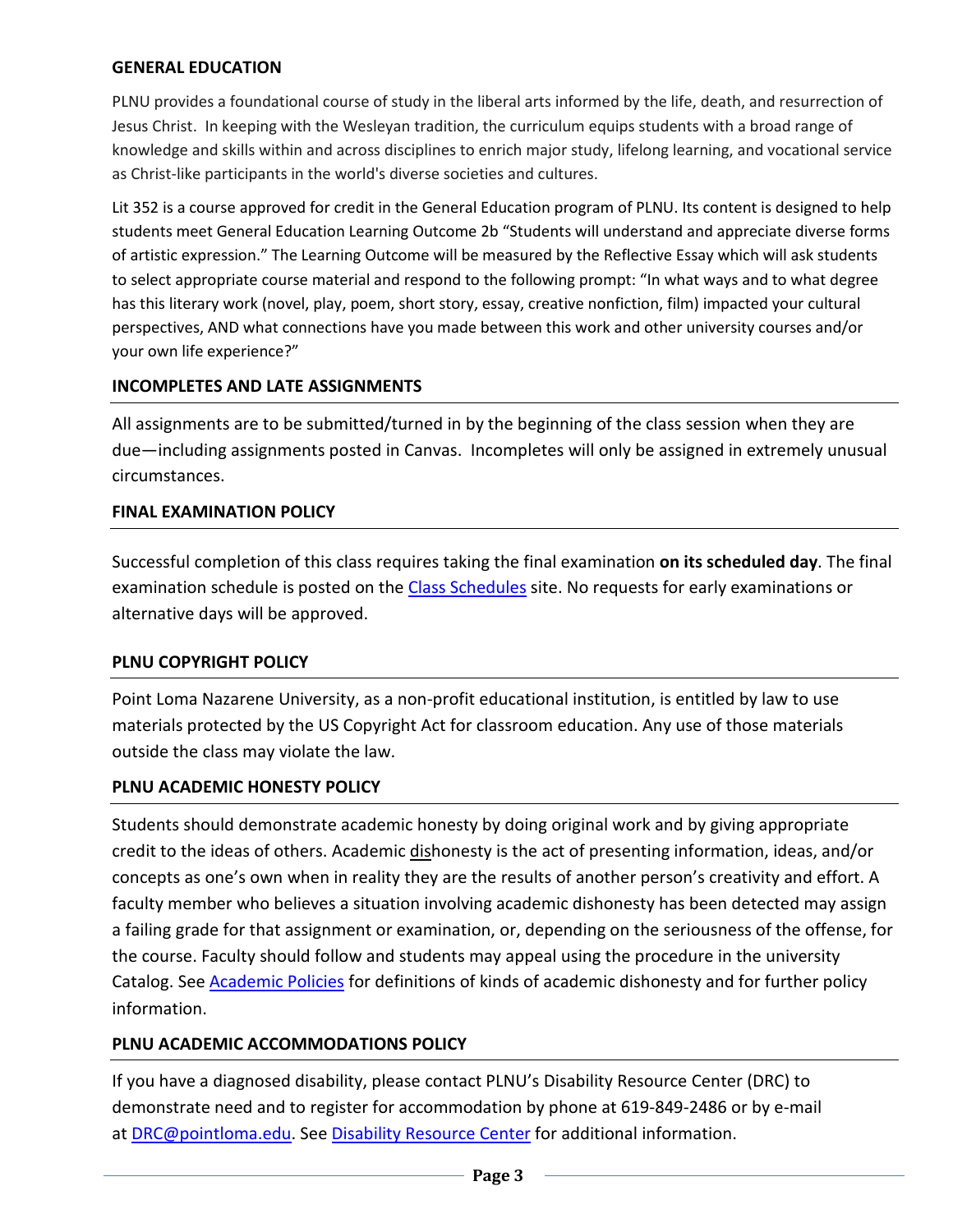## **PLNU ATTENDANCE AND PARTICIPATION POLICY**

Regular and punctual attendance at all classes is considered essential to optimum academic achievement. If the student is absent from more than 10 percent of class meetings, the faculty member can file a written report which may result in de-enrollment. If the absences exceed 20 percent, the student may be de-enrolled without notice until the university drop date or, after that date, receive the appropriate grade for their work and participation. See **Academic Policies** in the Undergraduate Academic Catalog.